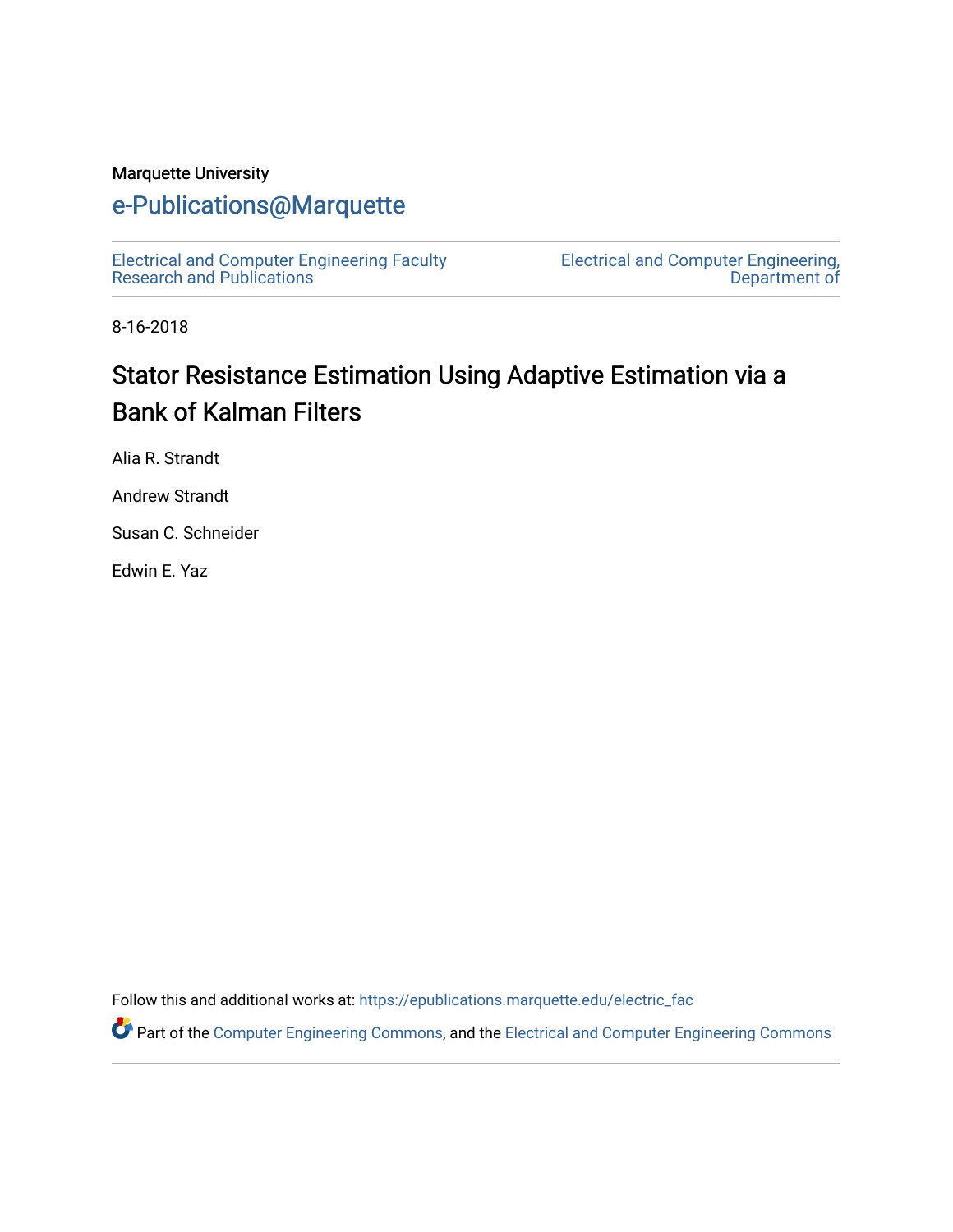**Marquette University**

# **e-Publications@Marquette**

## *Electrical and Computer Engineering Faculty Research and Publications/College of Engineering*

*This paper is NOT THE PUBLISHED VERSION;* **but the author's final, peer-reviewed manuscript.** The published version may be accessed by following the link in th citation below.

*2018 Annual American Control Conference (ACC)*, (August 16, 2018): 1078-1083[. DOI.](https://doi.org/10.23919/ACC.2018.8431243) This article is © Institute of Electrical and Electronic Engineers (IEEE) and permission has been granted for this version to appear in [e-Publications@Marquette.](http://epublications.marquette.edu/) Institute of Electrical and Electronic Engineers (IEEE) does not grant permission for this article to be further copied/distributed or hosted elsewhere without the express permission from Institute of Electrical and Electronic Engineers (IEEE).

# Stator Resistance Estimation Using Adaptive Estimation via a Bank of Kalman Filters

Alia R. Strandt Electrical and Computer Engineering Department, Marquette University, Milwaukee, WI Andrew P. Strandt Electrical and Computer Engineering Department, Marquette University, Milwaukee, WI Susan C. Schneider Electrical and Computer Engineering Department, Marquette University, Milwaukee, WI Edwin E. Yaz Electrical and Computer Engineering Department, Marquette University, Milwaukee, WI

## Abstract:

Accurate and efficient control of electric motors is dependent on knowledge of motor parameters such as the resistance and the inductance of the winding. However, these parameters are often unavailable to the control designer because they are dependent on the motor design and may change due to environmental effects such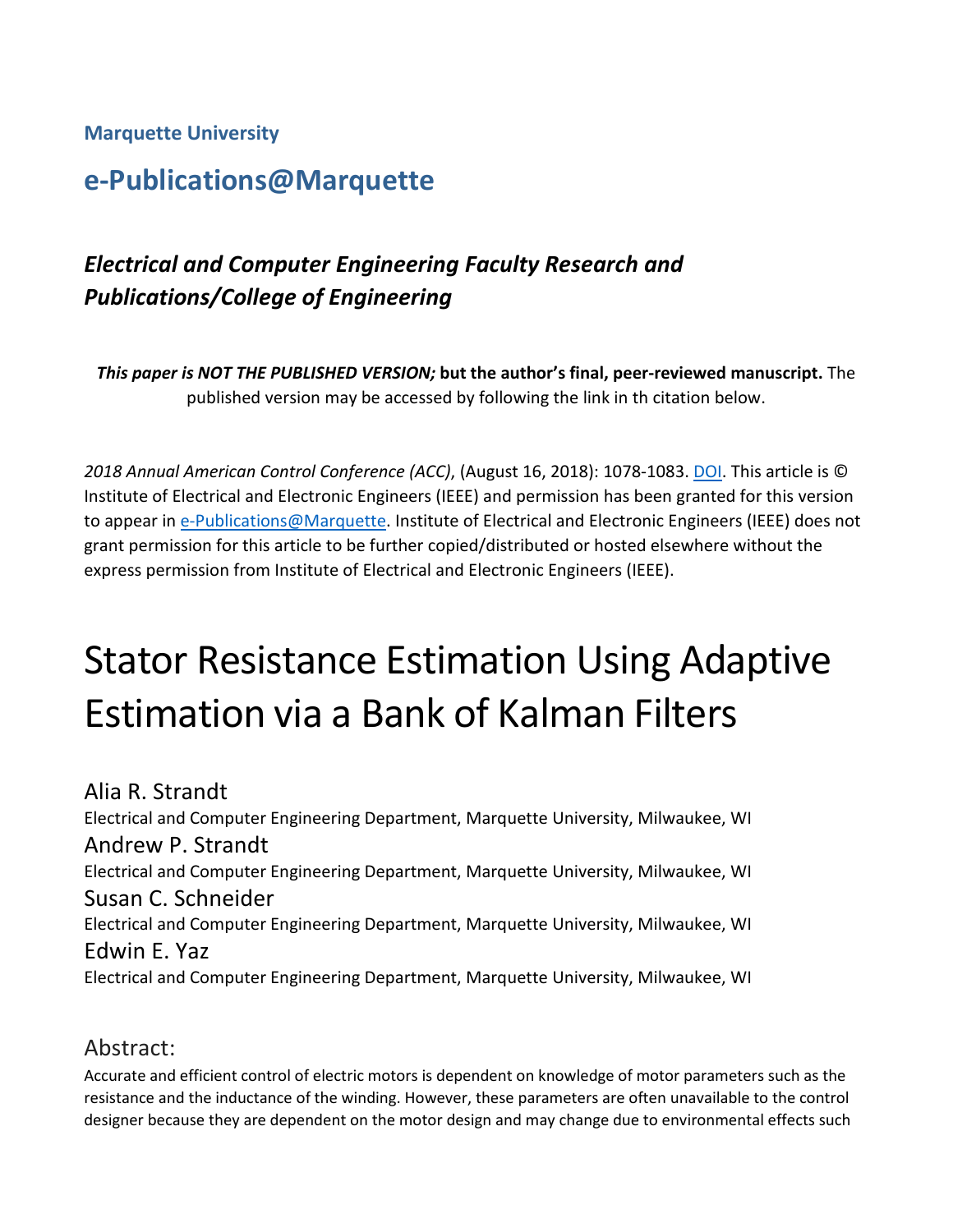as temperature. An accurate real-time method to determine the values of these unknown parameters can improve motor performance over the entire operating range. In this work, a parameter estimation technique based on a bank of Kalman filters is used to adaptively estimate the motor winding resistance. Simulation results for a 3.5 horsepower interior permanent magnet (IPM) synchronous motor operating at rated torque demonstrate that this technique may be used for real-time estimation of motor parameters.

## SECTION I. Introduction

Most high-performance motor control techniques, such as field-oriented control (FOC), require that motor parameters such as stator resistance be known for best results. However, these parameters are often only approximately known and often drift due to operating conditions such as temperature [1]. This parameter uncertainty can lead to detuning of the control, particularly during certain motor operating points such as low speed, high torque.

Although parameter knowledge is important for high performance motor control, estimation of parameters such as stator resistance using model-based techniques has had mixed results [1]. Many investigations have attempted to estimate motor parameters during operation with varying degrees of success. Among these investigations, the extended Kalman filter (EKF) was used in [2] to estimate the rotor time constant of an induction motor. Estimating individual motor parameters was not addressed in this work. The braided extended Kalman filter in [3], [4] simultaneously identified stator resistance and rotor resistance of an induction motor using two EKFs that differed only in the last state estimated: the first included the stator resistance in the estimator and the second included the rotor resistance in the estimator.

Model reference adaptive system (MRAS) techniques [5], [6] have also been used to estimate various induction motor parameters with some success. In [7], the stator resistance and rotor resistance of an induction motor are estimated for use in monitoring the temperature of the motor. The rotor resistance and the rotor flux linkages are found from the MRAS, and stator resistance is calculated from the flux linkages. Since temperature monitoring was the primary interest, this work focused on operating conditions at higher speeds and did not address the challenging case of low speed, high torque operation. In [8] induction motor parameter estimation at lower speeds is considered. The model in the MRAS is based on a model for the flux linkages. Induction motor parameter estimation over the entire speed range is also considered in [9]. Reactive power is used as the model in the MRAS to reduce sensitivity to operating speed. Although induction motor parameter estimation has been investigated in these studies, the existing literature on parameter estimation for permanent magnet motors is significantly less.

In this work, the problem of parameter estimation for permanent magnet motors is considered. The adaptive estimation technique used in this work is based on a bank of Kalman filters to identify motor parameters when given the motor terminal voltages and phase currents. The stator resistance of an interior permanent magnet (IPM) synchronous motor is estimated, although the technique is easily adapted to estimating motor inductance as well. The primary advantage of this technique is that although system parameters are estimated in addition to the states, the estimator remains linear for a linear system unlike parameter estimation using an extended Kalman filter.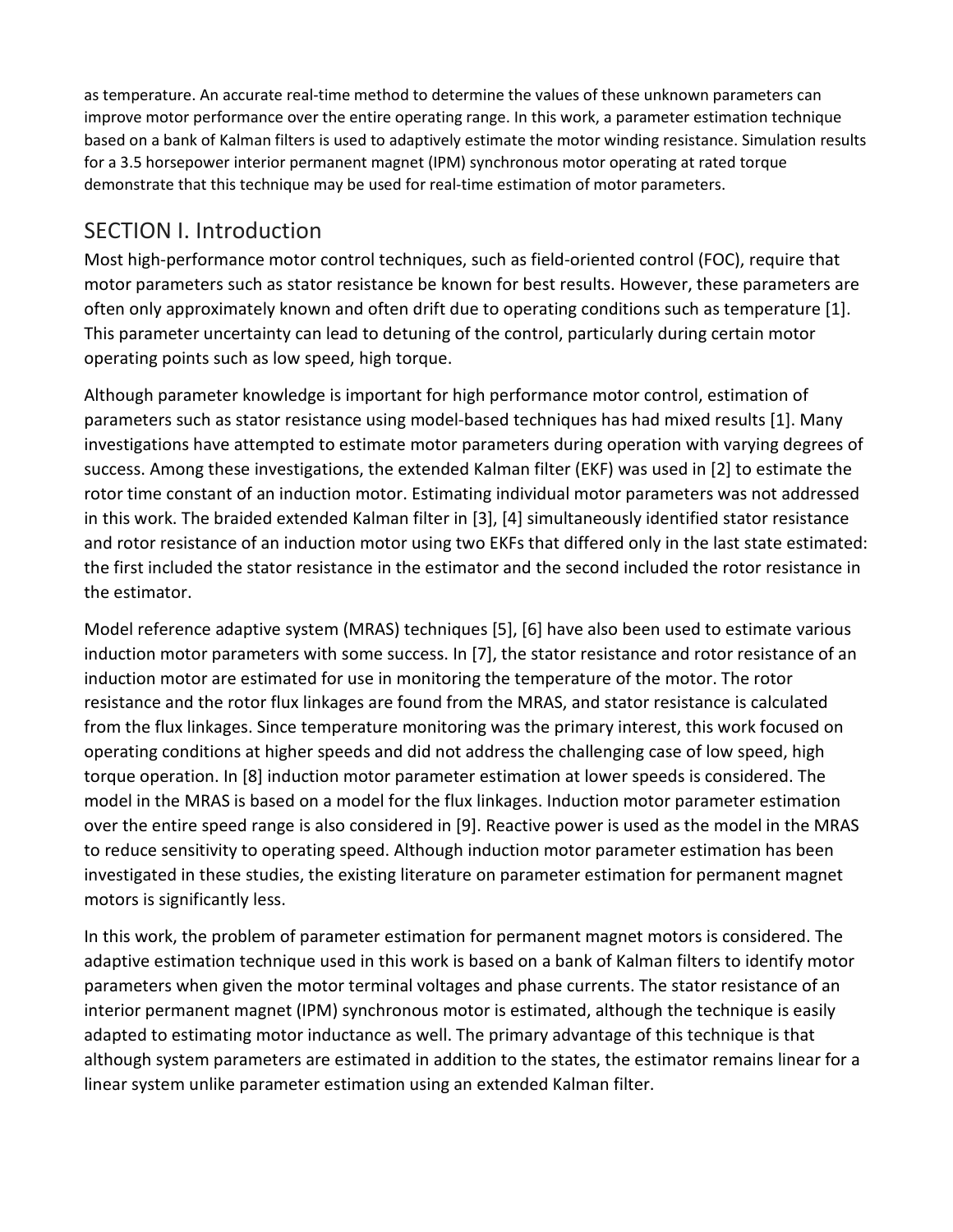This paper consists of five sections including this introduction. In Section II, the model for the permanent magnet motor is presented. The adaptive estimation technique is described in Section III. The 3.5 hp motor is described and simulated in Section IV. The motor is simulated at rated torque and three different speeds: rated speed, half rated speed, and quarter rated speed. In addition, the performance of the estimator is investigated for different stator resistances. The results are summarized in Section V.

#### SECTION II. The Permanent Magnet Synchronous Motor Model

Although any state space model that sufficiently models the desired motor characteristics may be used, the  $dq0$  model [10] is used in this work. The continuous time  $dq0$  model of the IPM motor is given in  $(1)$  as

$$
\begin{bmatrix} i_d \\ i_q \\ i_0 \end{bmatrix} = \begin{bmatrix} -\frac{r_s}{L_{dd}} & \frac{\omega_e L_{qq}}{L_{dd}} & 0 \\ -\frac{\omega_e L_{dd}}{L_{qq}} & -\frac{r_s}{L_{qq}} & 0 \\ 0 & 0 & -\frac{r_s}{L_{00}} \end{bmatrix} \begin{bmatrix} i_d \\ i_q \\ i_0 \end{bmatrix}
$$

$$
+ \begin{bmatrix} \frac{1}{L_{dd}} & 0 & 0 \\ 0 & \frac{1}{L_{qq}} & 0 \\ 0 & 0 & \frac{1}{L_{00}} \end{bmatrix} \begin{bmatrix} \nu_d - e_d \\ \nu_q - e_q \\ \nu_0 - e_0 \end{bmatrix}
$$
(1)

Here,  $r_s$  is the stator resistance,  $L_{dd}$  is the d-axis self inductance,  $L_{qq}$  is the q-axis self inductance  $L_{00}$  is the 0-axis self inductance, and  $\omega_e$  is the motor speed in electrical radians per second (e.rad/s).

In this work, the current and voltage vectors are represented in a shorthand form such that the subscript of the vector indicates the components of that vector. For example, the current vector  $[i_xi_yi_z]^T$  is represented as  $i_{xyz}$ . The state vector  $i_{dq0}$  is the phase current of the motor in the  $dq0$  reference frame,  $v_{dq0}$  is the voltage applied to the motor in the  $dq0$  reference frame, and  $e_{dq0}$  is the motor back electromotive force (emf) in the  $dq0$  reference frame. The  $abc$  phase currents are measured and can be related back to the states (the  $dq0$  currents) using the transformation

$$
\begin{bmatrix} i_a \\ i_b \\ i_c \end{bmatrix} = \begin{bmatrix} \cos{(\sigma)} & -\sin{(\sigma)} & 1 \\ \cos{(\sigma - \frac{2\pi}{3})} & -\sin{(\sigma - \frac{2\pi}{3})} & 1 \\ \cos{(\sigma - \frac{4\pi}{3})} & -\sin{(\sigma - \frac{4\pi}{3})} & 1 \end{bmatrix} \begin{bmatrix} i_d \\ i_q \\ i_0 \end{bmatrix} (2)
$$

Here,  $\sigma$  is the electrical position of the rotor in radians. When the rotor speed is constant, this can be expressed as  $\sigma = \omega t$ . The  $dq0$  voltages can be found from the abc phase voltages by inverting the transformation matrix in [\(2\).](https://ieeexplore.ieee.org/document/#deqn2)

The system of  $(1)$  and  $(2)$  can be written in standard state space form as

$$
\begin{array}{rcl}\nx & = A_c x + B_c u \\
y & = C_c x\n\end{array}
$$
 (3)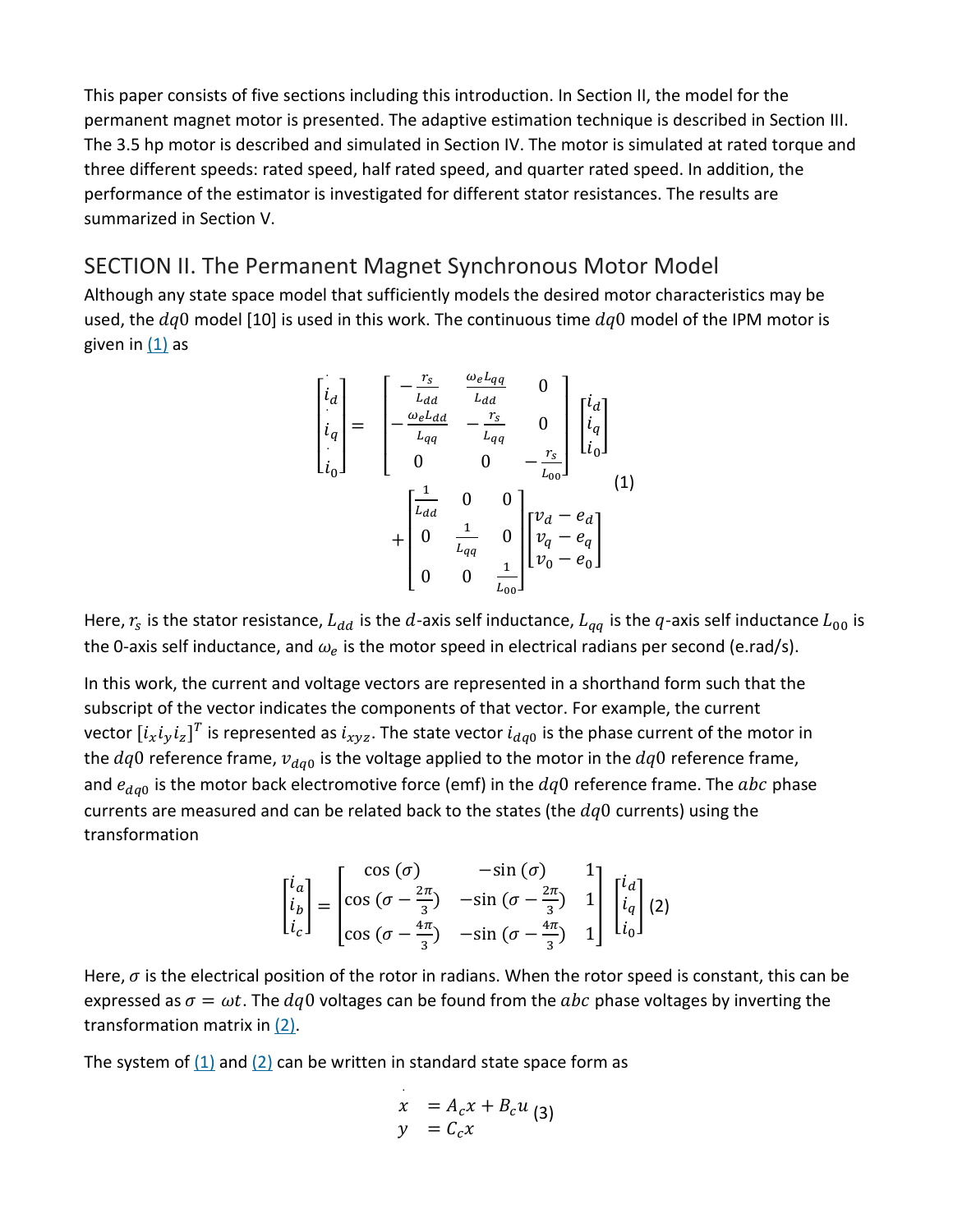Here, the state vector x is the vector of  $dq0$  currents  $i_{d,q0}$ , the control vector u is the difference between the vector of  $dq0$  terminal voltages  $v_{dq0}$  and the vector of the  $dq0$  back emf  $e_{dq0}$ , and the measurement vector y is the vector of measured abc phase currents  $i_{abc}$ . The system matrix  $A_c$ , the control matrix  $B_c$ , and the measurement matrix  $C_c$  can be inferred from  $(1)$  and  $(2)$ .

Since this technique is likely to be implemented on a microcontroller, the motor model is discretized using the trapezoidal method, which yields

$$
\begin{array}{rcl}\nx_{k+1} & = A_k x_k + B_k u_k \\
y_k & = C_k x_k\n\end{array} \tag{4}
$$

where

$$
A_k = (I_3 - 0.5TA_c)^{-1}(I_3 + 0.5TA_c)
$$
  
\n
$$
B_k = 0.5T(I_3 - 0.5TA_c)^{-1}B_c
$$
 (5)(6)

Here, T is the sampling period in seconds, and  $I_3$  is the 3  $\times$  3 identity matrix.

## SECTION III. Adaptive Estimation via Bank of Kalman Filters

In this technique, the parameters of a system, in this case an IPM motor, can be adaptively estimated using knowledge of the states from the measurements of the  $abc$  phase currents and the control through the terminal voltage of the motor in the  $dq0$  reference frame as well as some assumptions about the nature of the unknown parameters. It is assumed that the unknown parameter is constant or slowly varying and lies within a range with known upper and lower bounds. This range is then quantized into  $N$  possible values, and one Kalman filter is designed for each possible parameter value, or hypothesis. The set of hypothesis parameter values is represented as  $R = \{R_1, R_2, ..., R_i, ..., R_N\}.$ The conditional probability of each Kalman filter in this bank based on the current measurements is calculated, and the filter with a conditional probability that approaches 1 is the closest to the actual parameter value. This filter structure is demonstrated in Fig. 1 [11] for an unknown stator resistance.



Fig. 1. Block diagram of adaptive estimation technique based on banks of kalman filters [11].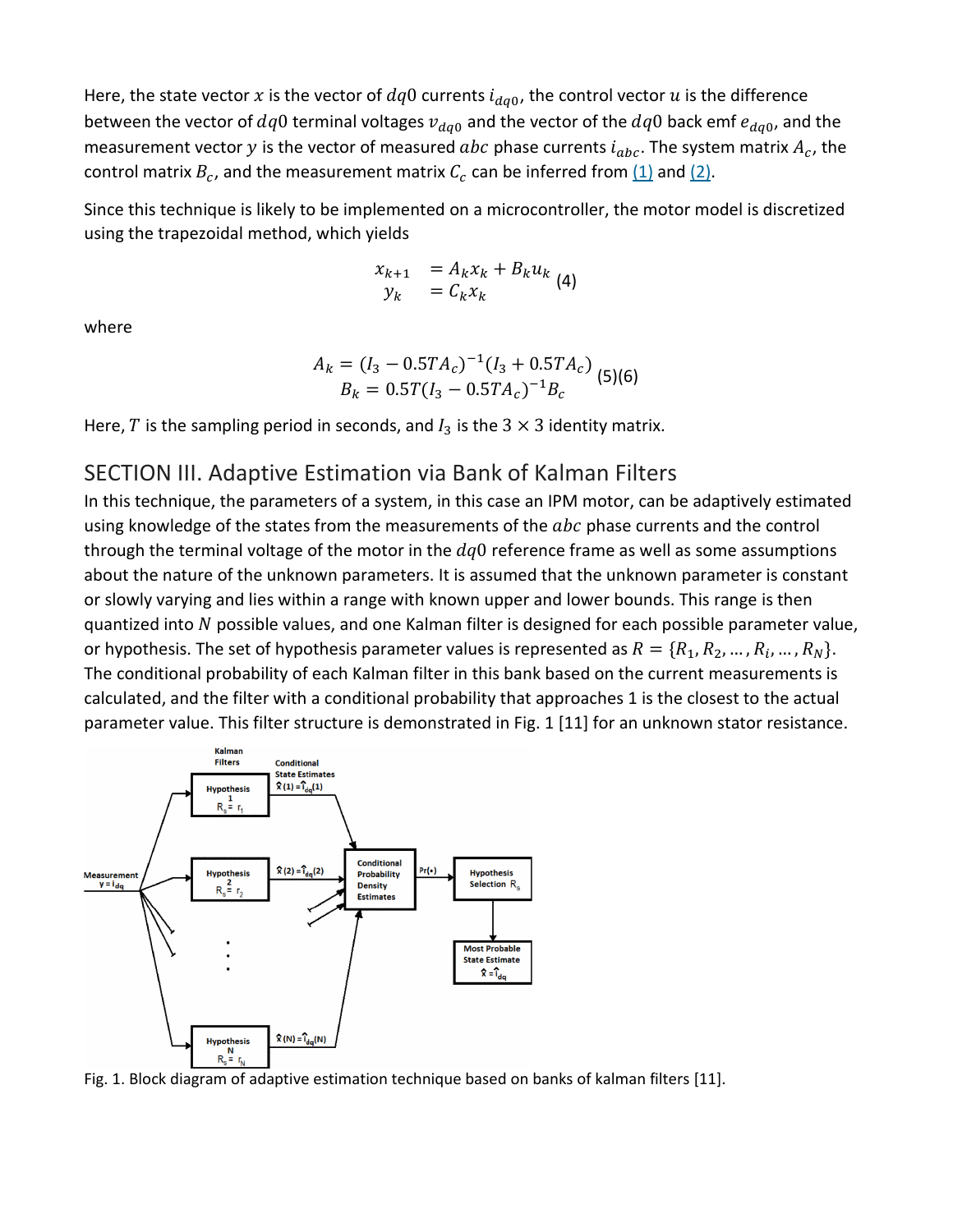Since one Kalman filter is designed for each hypothesized parameter value, there is a trade-off between computation complexity of the Kalman filter bank and the resolution of the parameter estimate. As the number of Kalman filters in the bank increases, the computation complexity also increases. However, as the number of Kalman filters in the bank decreases, the resolution of the parameter estimate decreases. In many cases, due to the limits of microcontrollers used in motor applications, the computation complexity will be the limiting factor. Hence, as many Kalman filters as is computationally practical should be used. If the resolution is not satisfactory, the bank can be reinitialized after it converges using the initial parameter estimate to determine the new, smaller range of possible parameter values.

The conditional probability of each Kalman filter can be found using Bayes' Rule, where  $p()$  represents a probability density function:

$$
p(R_i|Y_k) = \frac{p(Y_k, R_i)}{\sum_{m=1}^{N} p(Y_k|R_m)p(R_m)} (7)
$$

Expanded and simplified, the posterior probability  $p(R_i|Y_k)$  can be written as

$$
p(R_i|Y_k) = \frac{p(y_k|Y_{k-1}, R_i)p(R_i|Y_{k-1})}{\sum_{m=1}^{N} p(y_k|Y_{k-1}, R_m)p(R_m|Y_{k-1})}(8)
$$

Here,  $y_k$  represents the measurement at time k,  $Y_{k-1}$  represents the set of all measurements up to and including time  $k-1$ , and  $R_i$  represents the possible value of the unknown parameter to which an instance of the Kalman filter is tuned. Equation  $(8)$  can be solved recursively where  $p(R_i|Y_{k-1})$  is the previous value of the posterior probability. Convergence occurs when the posterior probability of the filter corresponding to the hypothesis closest to the correct parameter value approaches 1, while the posterior probability of all other filters approaches 0. The proof of convergence is described in detail in [12].

Equation [\(8\)](https://ieeexplore.ieee.org/document/#deqn8) can converge independent of the form of the probability densities. However, all system and measurement noises are assumed to be Gaussian in this work, which produces Gaussian conditional probabilities. Since the probability density function is known for Gaussian distributions, the portion of [\(8\)](https://ieeexplore.ieee.org/document/#deqn8) that cannot be found as part of the recursion can be calculated as

$$
p(y_k|Y_{k-1}, R_i) = (2\pi)^{-3/2} |\Omega_{k|R_i}^{-1}|^{1/2}.
$$
  
exp $\left(-\frac{1}{2} \tilde{y}_{k|R_i}^T \Omega_{k|R_i}^{-1} \tilde{y}_{k|R_i}\right)$  (9)

where the innovations sequence associated with the Kalman filter tuned to  $R_i$  is

$$
\tilde{y}_{k|R_i} = y_k - \hat{y}_{k|k-1,R_i} \text{ (10)}
$$

and the design covariance for the Kalman filter tuned to  $R_i$  is

$$
\Omega_{k|R_i} = C_k P_{k|R_i} C_k^T + GWG^T \text{ (11)}
$$

Then,  $(10)$  and  $(11)$  are substituted into  $(9)$ , which is substituted into  $(8)$ . The Kalman filter equations are provided in the Appendix.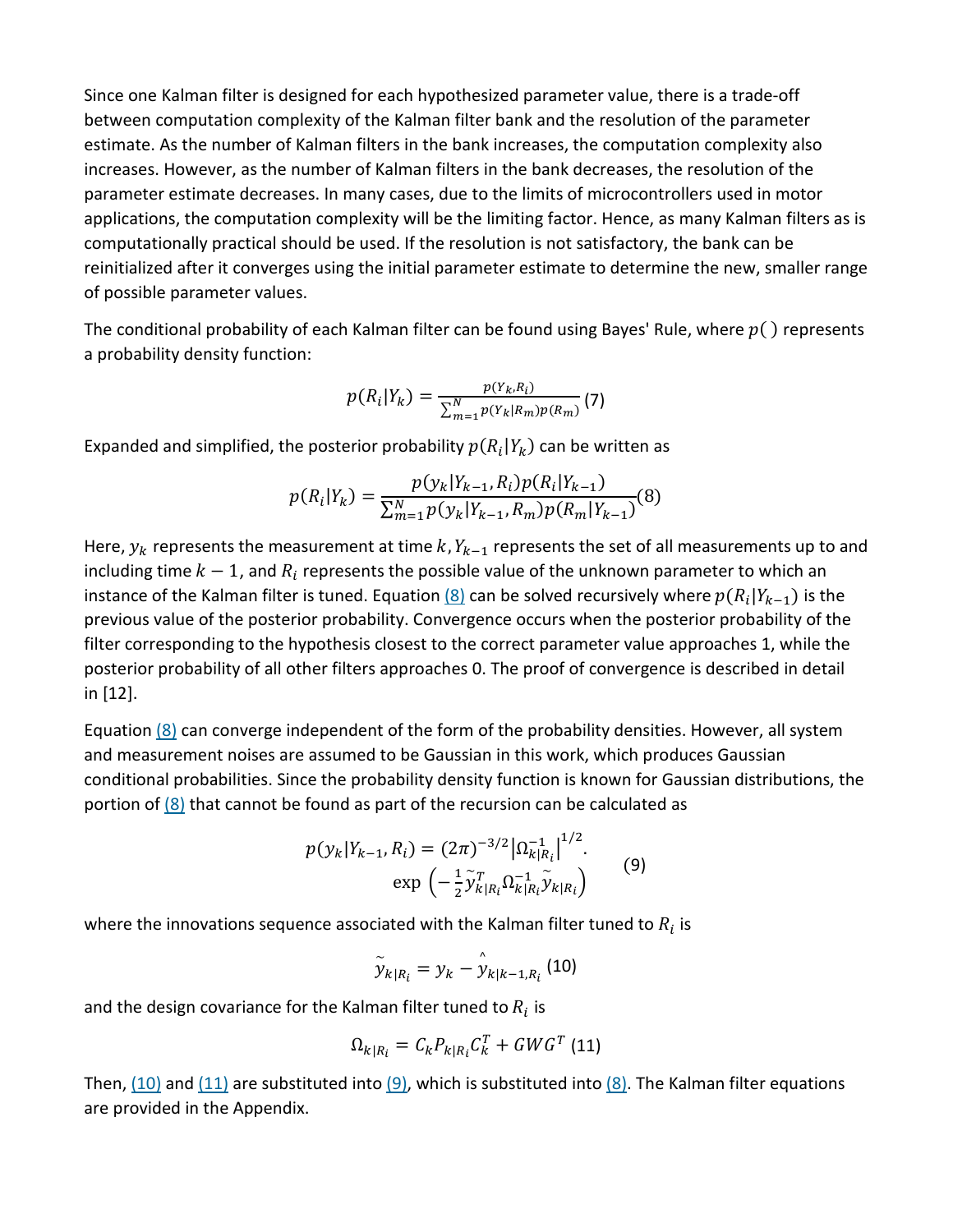Although producing a state estimate is not required to identify the value of the unknown parameter, a state estimate that includes the parameter uncertainty can be obtained easily. This estimate uses the result from each Kalman filter in the bank and weights the result using the corresponding posterior probability. The weighted state estimate can be written as

$$
\hat{x}_{k|k-1} = \sum_{i=1}^{N} \hat{x}_{k|k-1,R_i} p(R_i|Y_k)
$$
(12)

where  $\hat{x}$  $_{k|k-1,R_i}$ is the state estimate produced by the Kalman filter tuned to  $R_i$ .

## SECTION IV. Simulation Results

#### A. The Case Study 3.5 hp Motor

The ratings of the IPM motor used in simulation are given in Table I. All motor parameters, including the self and mutual inductances, the phase resistance, and the first thirteen harmonics of the open circuit back emf, were previously calculated using Finite Element Analysis. The back emf of the motor contains significant odd harmonics, which produces a trapezoidal back emf as shown in Fig. 2 rather than a sinusoidal back emf. Since the voltage applied to the motor terminals is sinusoidal and the back emf is trapezoidal, the phase currents will also contain several higher order harmonics. The motor is operated at rated torque for three different speeds: rated speed, half speed, and quarter speed. It is assumed that all of the phase voltages and currents are available. In each simulation, 20 samples will be taken per fundamental cycle. Thus, as the motor speed decreases, the sampling period becomes larger. The relatively large number of samples taken per fundamental cycle is used to account for the higher harmonics in the back emf and the phase current.

| <b>Rated Power</b>         | 3.5 <sub>hp</sub> |
|----------------------------|-------------------|
| Rated Speed                | 3450 r/min        |
| Rated Torque               | 7.25 N·m          |
| <b>Rated Current</b>       | 10 A              |
| Rated Line-to-Line Voltage | 240 V             |

Table I Ratings of the IPM machine under investigation.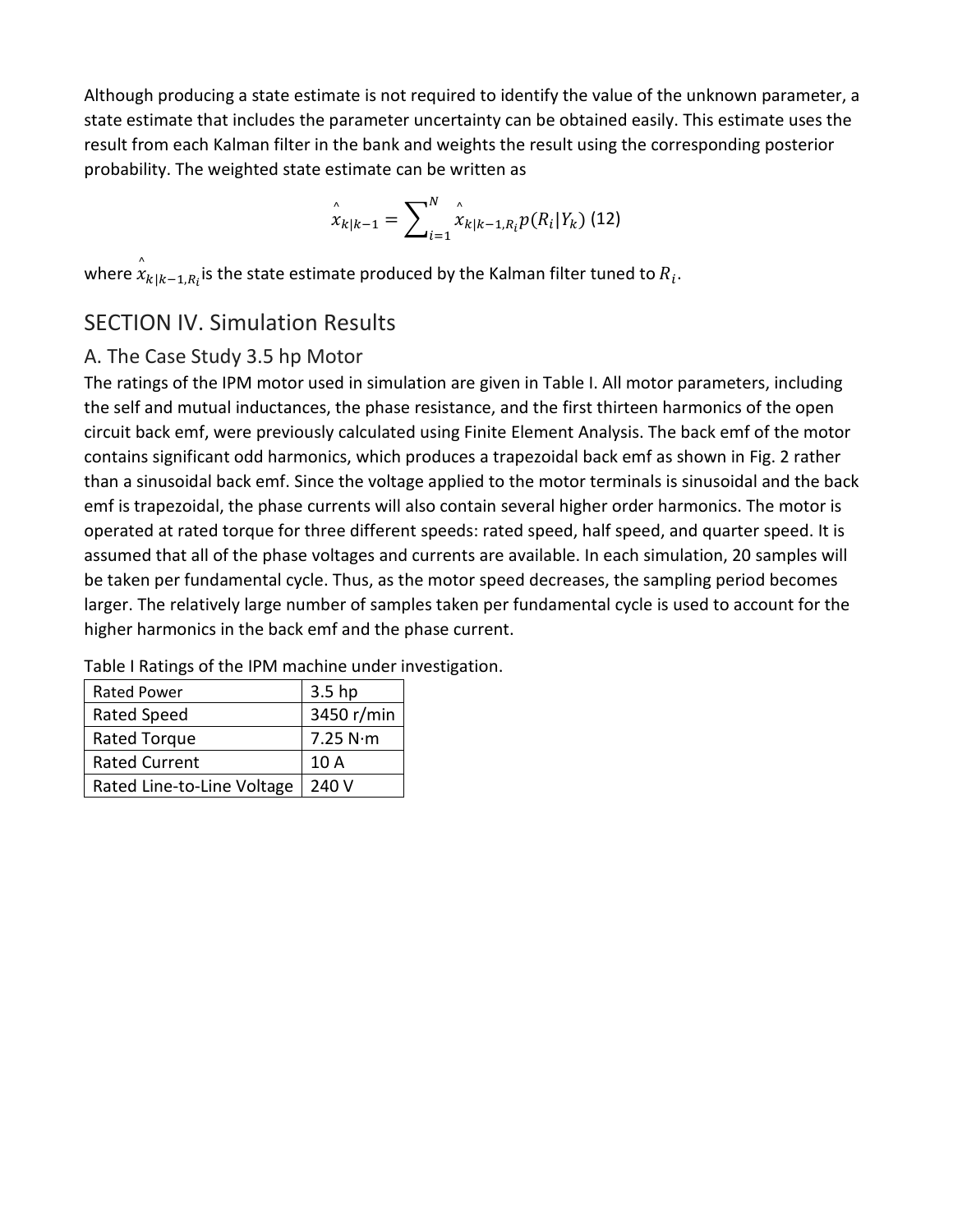

Fig. 2. Phase a open circuit back emf of the motor at rated speed. Since the motor is balanced, the back emf of phase b and phase c are simply phase shifted ±120° from phase a. Note the trapezoidal nature of the waveform.

Additive Gaussian white measurement noise is included in each simulation. It is assumed that the noise present in each current measurement is independent from the noise in each of the other current measurements with zero mean and 0.01 variance. System noise is not modeled in this paper, indicating that the other parameter values and input are known exactly. This restriction will be relaxed in future work. In all of the simulations, the stator winding resistance  $r_s$  is assumed to be between  $0.2\Omega$  and  $0.6\Omega$  Generally, an initial estimate of the motor parameters can be found during the commissioning of the motor drive, and a range of values that encompass the parameter variation during operation can be found from this. The bank consists of five Kalman filters, each one tuned to one of the hypothesized values of  $r_s$  within the set {0.2, 0.3, 0.4, 0.5, 0.6}. The true value of the stator resistance is 0.49Ω, which was calculated previously using finite element analysis. Each of the five posterior probabilities associated with the five Kalman filters is initialized to a probability of 0.2, indicating that the stator resistance has an equal chance of being any of the hypotheses.

#### B. Results at Rated Speed, Rated Torque

The measured and estimated current of phase  $a$  for IPM operation at rated speed and rated torque, as well as the percent error in estimation, is presented in Fig. 3. For all three phases, the percent error is less than 0.2%. Here, it is demonstrated that although the stator winding resistance is unknown and there are significant harmonics in the phase current due to the trapezoidal back emf, the currents can be estimated using the Kalman filter bank.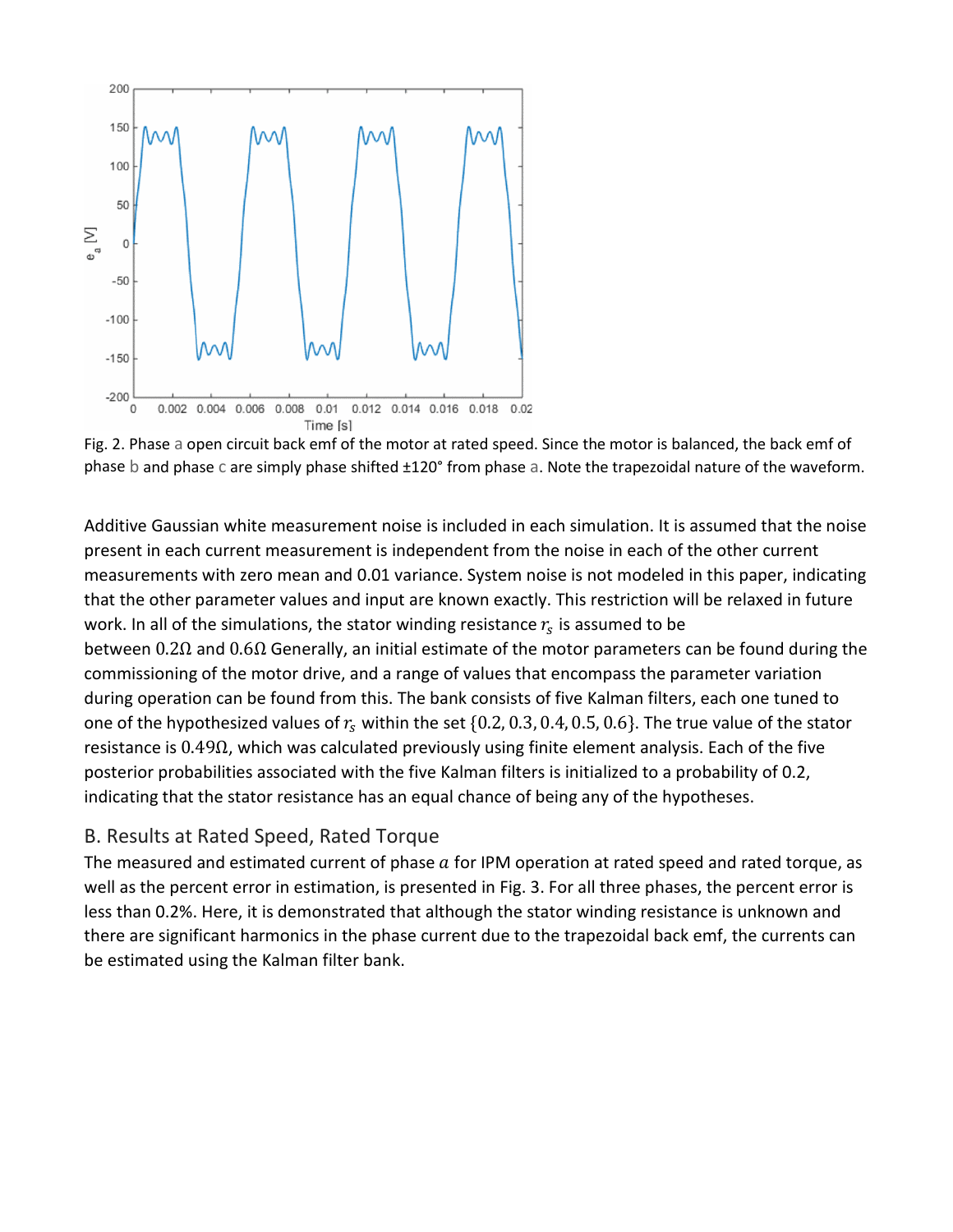

Fig. 3. Simulated phase a current of the IPM motor operating at rated speed, rated torque.

In Fig. 4, the probability of each of the five stator winding resistance hypotheses is shown as a function of time. One of the probability curves which corresponds to the value closest to the actual stator resistance approaches 1, while the other four probability curves corresponding to values farther from the correct value approach zero. The probabilities also converge to their final value in under one second of operation. From this plot, the stator resistance estimate for the motor is  $0.5\Omega$ . As stated previously, the actual value of the stator resistance is  $0.49\Omega$ , and of the options the bank had, 0.5 is the closest, indicating the estimator converged as expected.

#### C. Results at Half Rated Speed, Rated Torque

The measured and estimated current of phase  $a$  for IPM operation at half rated speed and rated torque, as well as the percent error in estimation, is shown in Fig. 5. Note that compared to Fig. 3, the fundamental frequency of the phase current decreases. For all three phases, the percent error is less than 0.25%. Again the currents can be estimated accurately using the Kalman filter bank despite the significant current and back emf harmonics, the decreased motor speed, and the unknown stator winding resistance.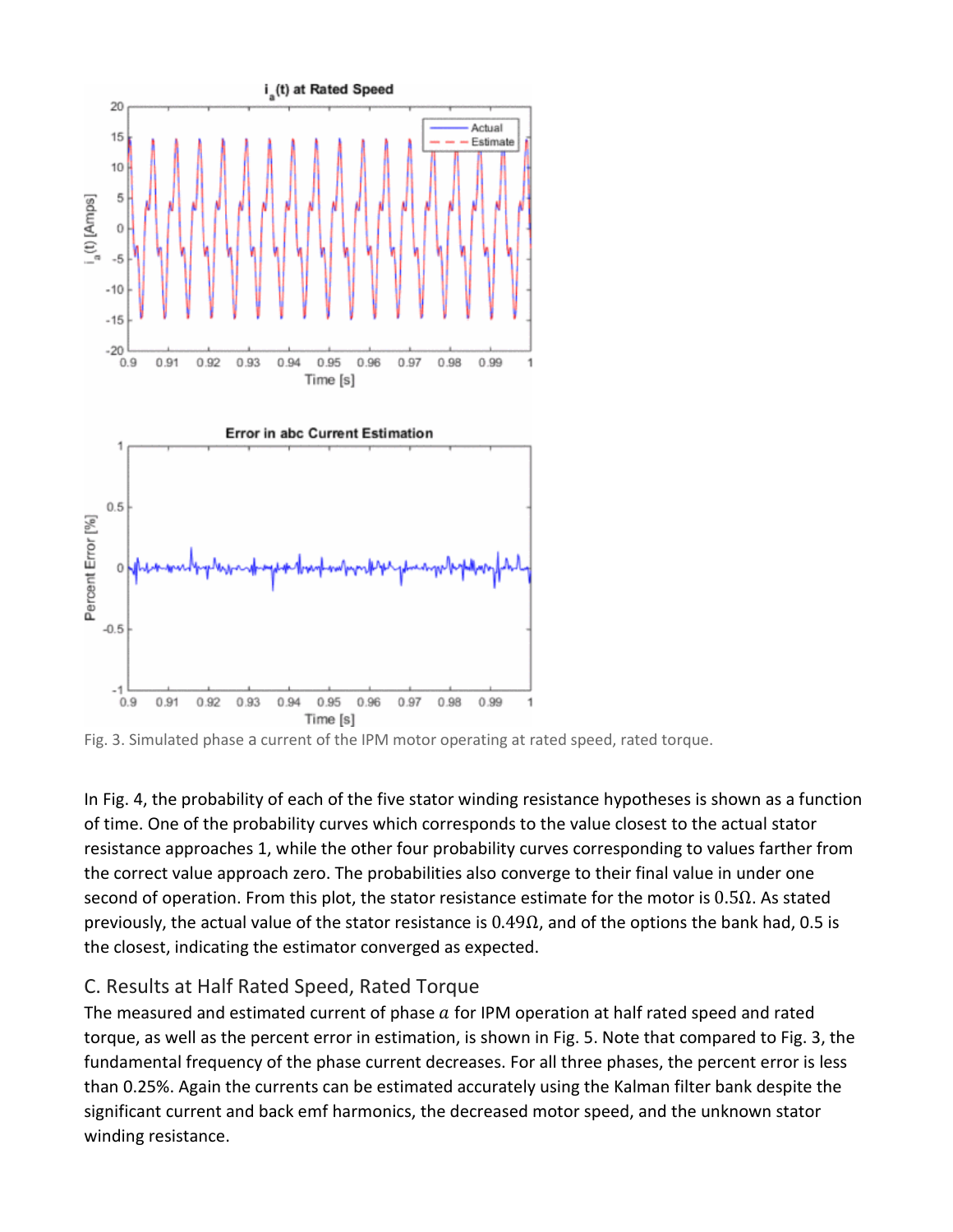In Fig. 6, the probability of each of the five stator winding resistance hypotheses is presented over time. Again, the probability curve associated with the correct hypothesis approaches 1 while the other probability curves approach zero. As expected, the stator winding resistance is estimated as  $0.5\Omega$ . In this simulation, the parameter estimation converges in approximately 0.6 seconds, which is faster than the estimation at rated speed.



Fig. 4. Posterior probabilities of the stator resistance hypotheses used in the bank of kalman filters. The motor is operating at rated speed, rated torque. Here, the bank estimates the stator resistance as 0.5  $Ω$ . The actual resistance is 0.49 Ω.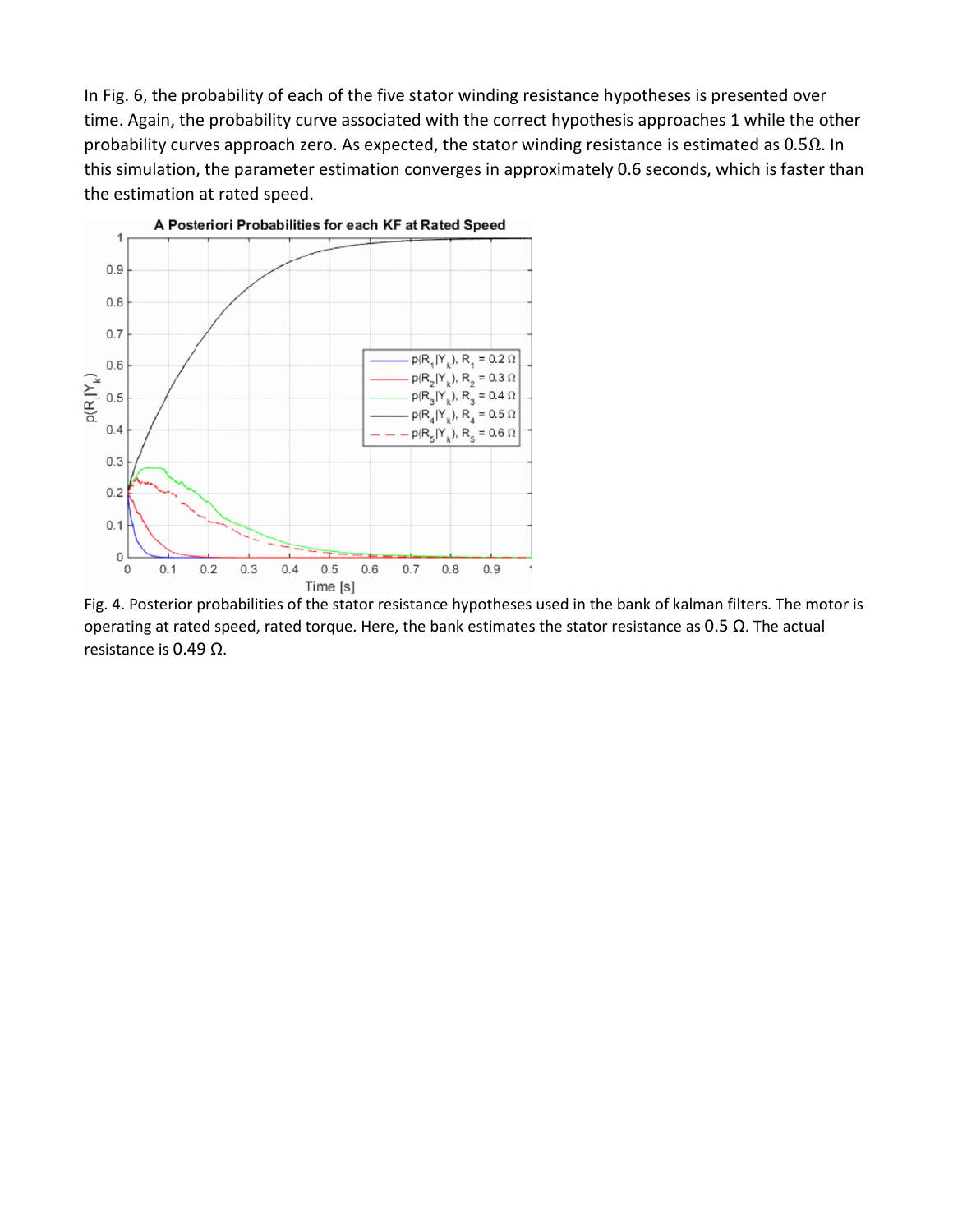

Fig. 5. Simulated phase a current of the IPM motor operating at half rated speed, rated torque.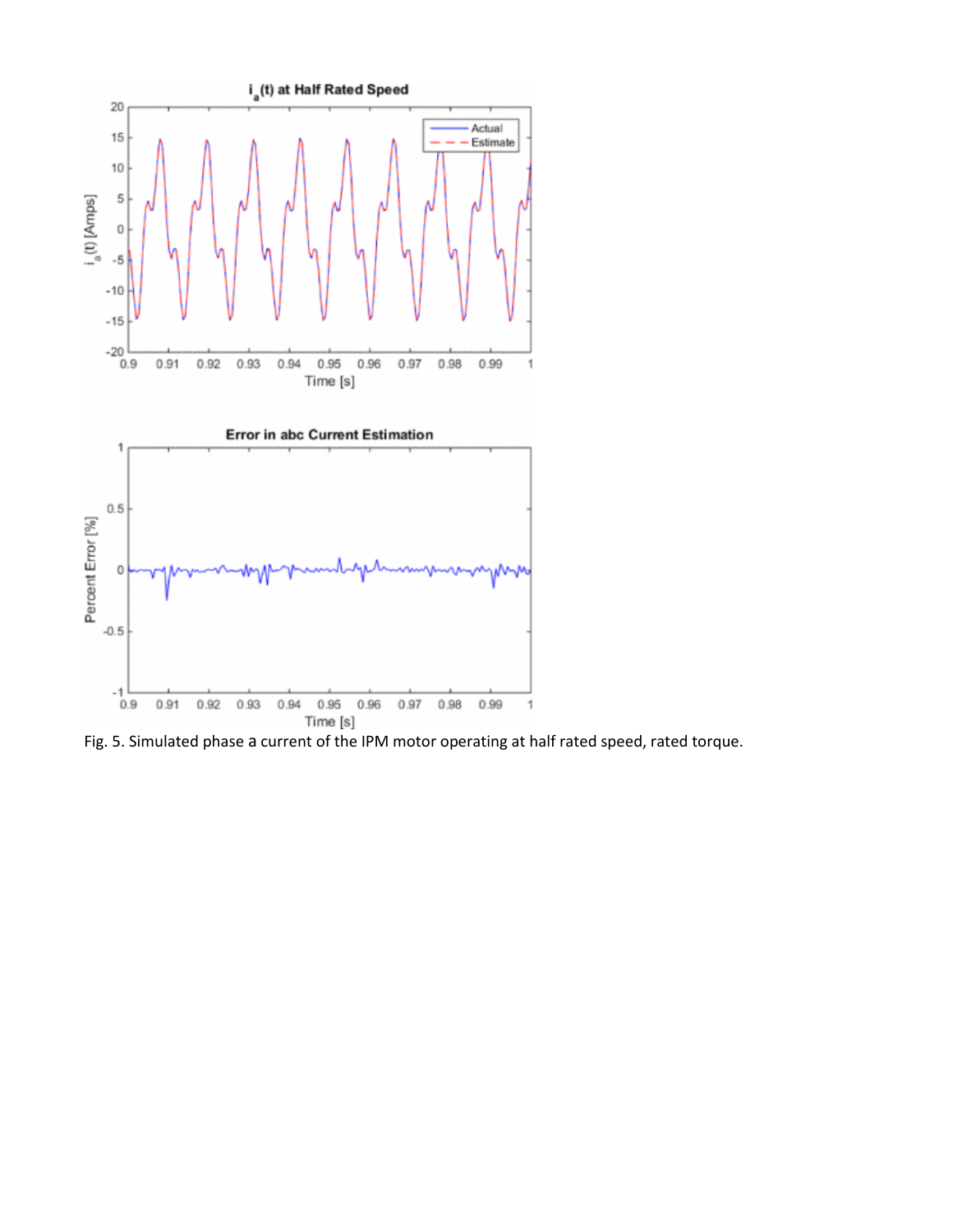

Fig. 6. Posterior probabilities of the stator resistance hypotheses used in the bank of kalman filters. The motor is operating at half rated speed, rated torque. Here, the bank estimates the stator resistance as 0.5  $Ω$ . The actual resistance is 0.49 Ω.

#### D. Results at Quarter Rated Speed, Rated Torque

The measured and estimated current of phase  $a$  for IPM operation at quarter rated speed and rated torque, as well as the percent error in estimation, is presented in Fig. 7. Note that compared to Fig. 3 and Fig. 5, the fundamental frequency of the phase current again decreases. For all three phases, the percent error is less than 0.8%. Although the percent error increases slightly as the speed decreases, the currents can be estimated accurately using the Kalman filter bank despite the significant current and back emf harmonics, the decreased speed, and the unknown stator winding resistance.

In Fig. 8, the probability of each of the five stator winding resistance hypotheses is presented over time. Again, the probability curve associated with the correct hypothesis approaches 1, while the remaining probability curves approach zero. As expected, the stator winding resistance is estimated as 0.5Ω. In this simulation, the parameter estimation converges in approximately 0.3 seconds, which is faster than the estimation at both rated speed and half speed.

#### E. Estimator Performance for Several Stator Resistances

To further demonstrate the viability of this technique, the simulation of this motor at rated operating conditions is repeated for several different stator resistances, including several values that are not represented in the set of hypothesis resistances. The estimator performance as the stator resistance varies from 0.4Ω to 0.5Ω in steps of 0.01Ω is presented in Table II. For each case, the estimator result and the convergence time are found. Here, convergence time is defined as the time it takes for the posterior probability associated with one of the Kalman filters in the bank to reach a value greater than 0.99.

In each case, the estimator converges to the hypothesis resistance that is closest in value to the actual resistance of the motor. Also, as the actual resistance moves farther from the hypothesis resistances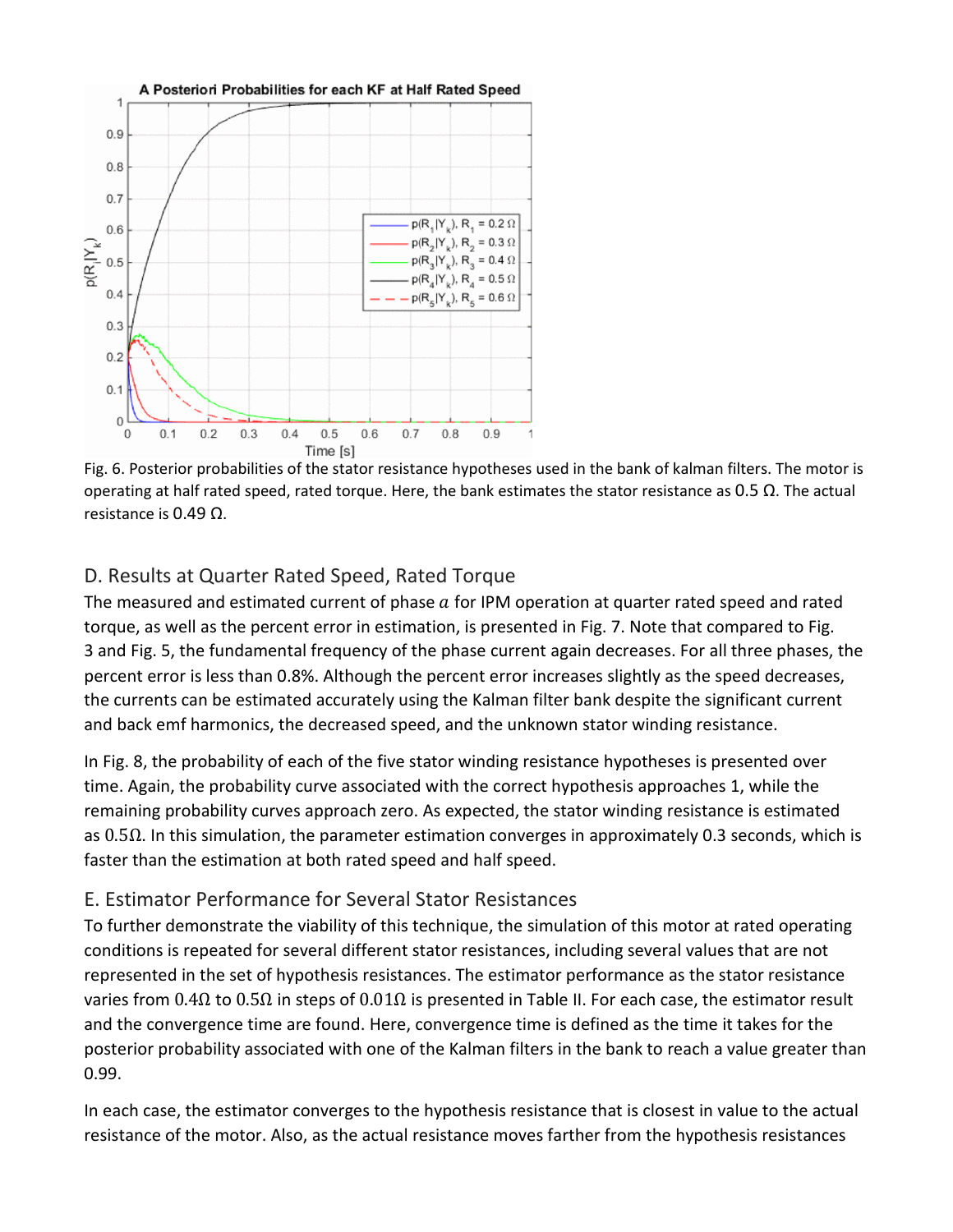the convergence time increases. This increase in convergence time the farther the actual value is from the available hypothesis values may be a useful indicator of any discrepancies between the set of hypotheses and the actual parameter value.



Fig. 7. Simulated phase a current of the IPM motor operating at quarter rated speed, rated torque.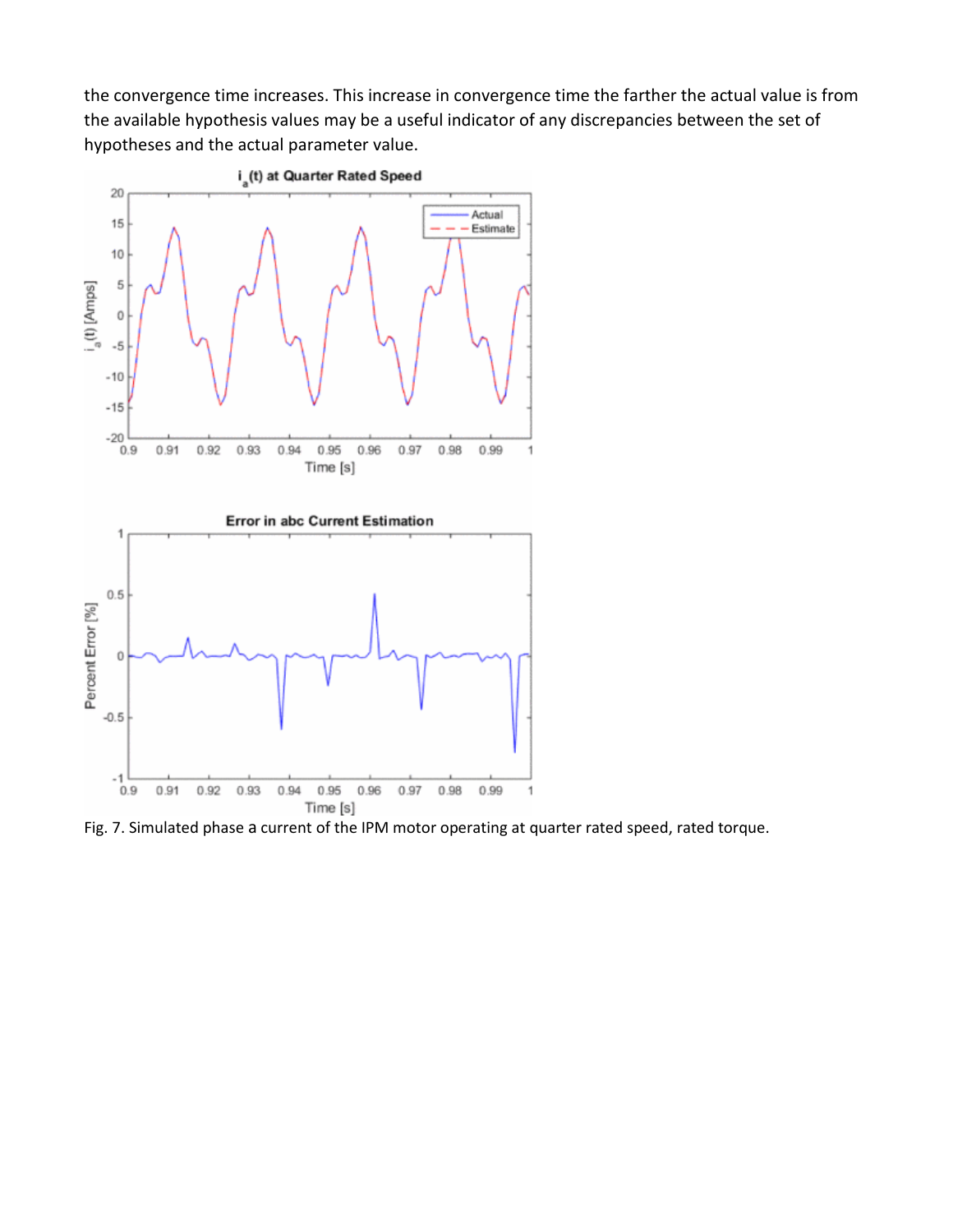

Fig. 8. Posterior probabilities of the stator resistance hypotheses used in the bank of kalman filters. The motor is operating at quarter rated speed, rated torque. Here, the bank estimates the stator resistance as 0.5  $Ω$ . The actual resistance is 0.49 Ω.

## SECTION V. Conclusions

In this work, the stator winding resistance of an IPM motor is adaptively estimated using a bank of Kalman filters. The steady state  $d q0$  model of the IPM motor is used in this work, but any common motor model that includes the motor parameter of interest can be used with this technique. Simulation results for a case study motor operating at rated torque and three different speed conditions (rated speed, half speed, and quarter speed) are presented. It is shown that the phase currents can be estimated accurately while estimating the motor parameter of interest. The estimation of the stator resistance also converges relatively quickly, although convergence time is affected by discrepancies between the hypotheses and the actual parameter value. Generally convergence occurs more quickly as the operating speed decreases for the operating points considered.

| Actual Resistance $(\Omega)$ | Estimator Result $(\Omega)$ | Convergence Time (s) |
|------------------------------|-----------------------------|----------------------|
| 0.4                          | 0.4                         | 0.6643               |
| 0.41                         | 0.4                         | 0.7980               |
| 0.42                         | 0.4                         | 1.128                |
| 0.43                         | 0.4                         | 1.925                |
| 0.44                         | 0.4                         | 5.328                |
| 0.45                         | 0.5                         | 6.545                |
| 0.46                         | 0.5                         | 2.105                |
| 0.47                         | 0.5                         | 1.134                |
| 0.48                         | 0.5                         | 0.8165               |
| 0.49                         | 0.5                         | 0.6690               |
| 0.5                          | 0.5                         | 0.6583               |

Table II Estimator results and convergence time for several winding resistances.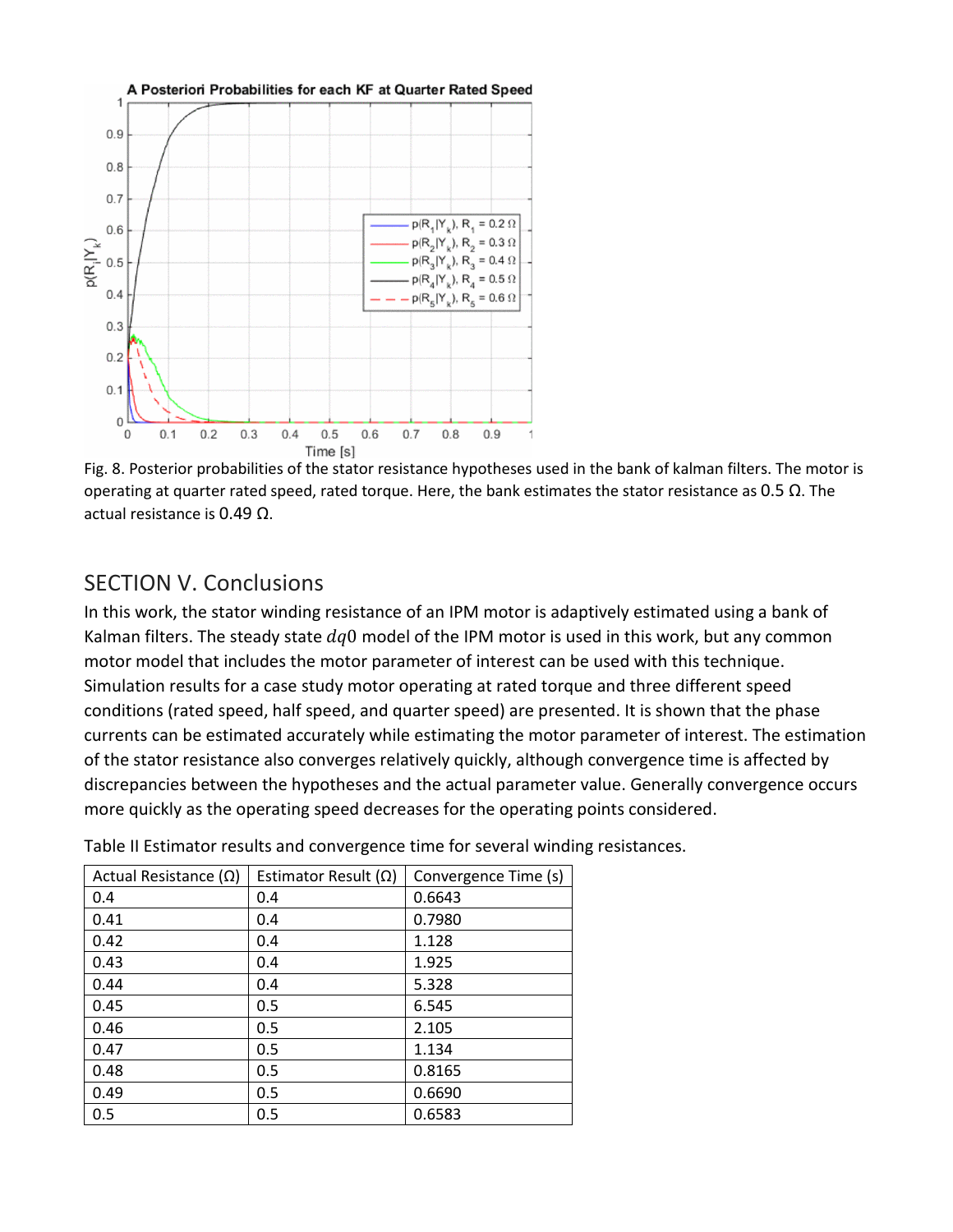Future work will include a comparison between this technique and motor parameter estimation using the extended Kalman filter. The robustness of this technique will also be investigated by modeling small amounts of uncertainty in the known motor parameters. The Kalman filter bank will be modified so that a slowly varying stator resistance can be estimated, which will increase its usefulness in various applications. In addition, the relationship between the convergence time and any discrepancy between the hypotheses and the actual parameter value will be investigated in greater detail. The technique and motor model will also be adjusted so that only knowledge of the fundamental of the back emf is needed rather than complete knowledge of its harmonics.

Consider a linear time varying stochastic system of the form

$$
\begin{array}{rcl}\nx_{k+1} & = A_k x_k + B_k u_k + F_k v_k \\
y_k & = C_k x_k + D_k u_k + G_k w_k\n\end{array} \tag{13}
$$

where  $x_k$  is the  $n \times 1$  state vector,  $u_k$  is the  $m \times 1$  input vector, and  $y_k$  is the  $p \times 1$  measurement vector. The  $n \times 1$  system noise vector  $v_k$ , the  $p \times 1$  measurement noise vector  $w_k$ , and the initial state value  $x_0$  are independent white random variables with arbitrary densities:

$$
\begin{bmatrix} x_0 \\ v_k \\ w_k \end{bmatrix} \sim \left( \begin{bmatrix} \overline{x}_0 \\ 0 \\ 0 \end{bmatrix}, \begin{bmatrix} X_0 & 0 & 0 \\ 0 & V_k & 0 \\ 0 & 0 & W_k \end{bmatrix} \right) (14)
$$

The Kalman filter for [\(13\)](https://ieeexplore.ieee.org/document/#deqn13) can be expressed as in [\(15\)](https://ieeexplore.ieee.org/document/#deqn15) below. Note that in this formulation the predict and update steps are combined. In this work,  $N$  of these equations are used in parallel, one for each value in the parameter set of interest.

$$
\hat{x}_{k+1} = A_k \hat{x}_k + B_k u_k + K_k \tilde{y}_k
$$
 (15)

The innovations term  $\widetilde{y}_k$  is the difference between the measurement and the estimate of the measurement based on the state estimate.

$$
\tilde{y}_k = y_k - \hat{y}_k = y_k - C_k \hat{x}_k - D_k u_k
$$
 (16)

The Kalman gain  $K_k$  is defined as

$$
K_k = A_k P_k C_k^T (C_k P_k C_k^T + G_k W_k G_k^T)^{-1}
$$
 (17)

The covariance of the state estimate  $P_k$  can be found from the Riccati equation

$$
P_{k+1} = A_k P_k A_k^T + F_k V_k F_k^T
$$
  
- $A_k P_k C_k^T (C_k P_k C_k^T + G_k W_k G_k^T)^{-1} C_k P_k A_k^T$  (18)

#### References

**1.** S.-B. Lee, T.G. Habetler, R.G. Harley, D.J. Gritter, "An evaluation of model-based stator resistance estimation for induction motor stator winding temperature monitoring", *IEEE Transactions on Energy Conversion*, vol. 17, no. 1, pp. 7-15, Mar 2002.